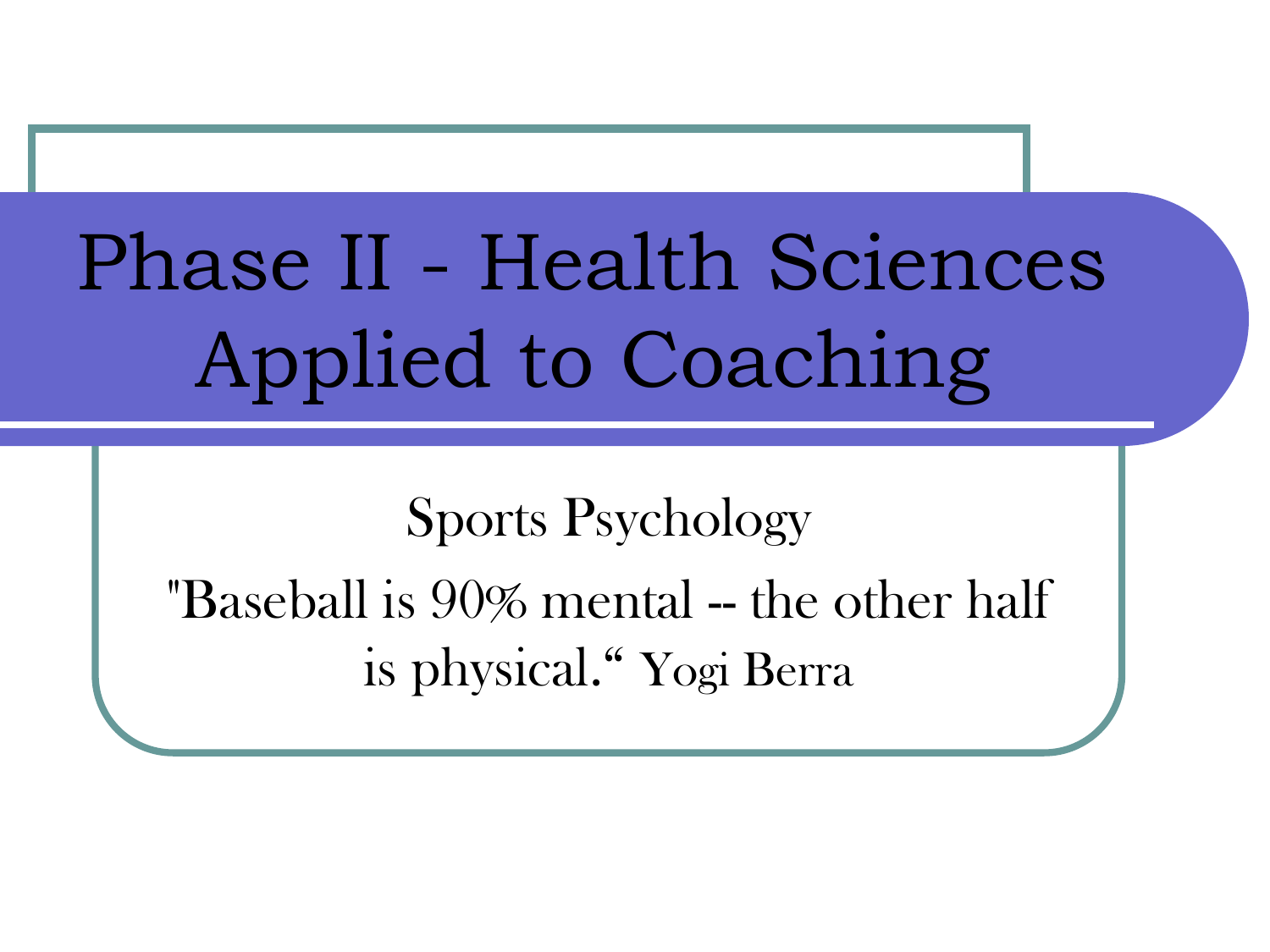#### Sport and Exercise Psychology

#### What is it?

• Sports and Exercise Psychology is the scientific study of people and their behaviors in Sport and Exercise context and the practical applications of that knowledge.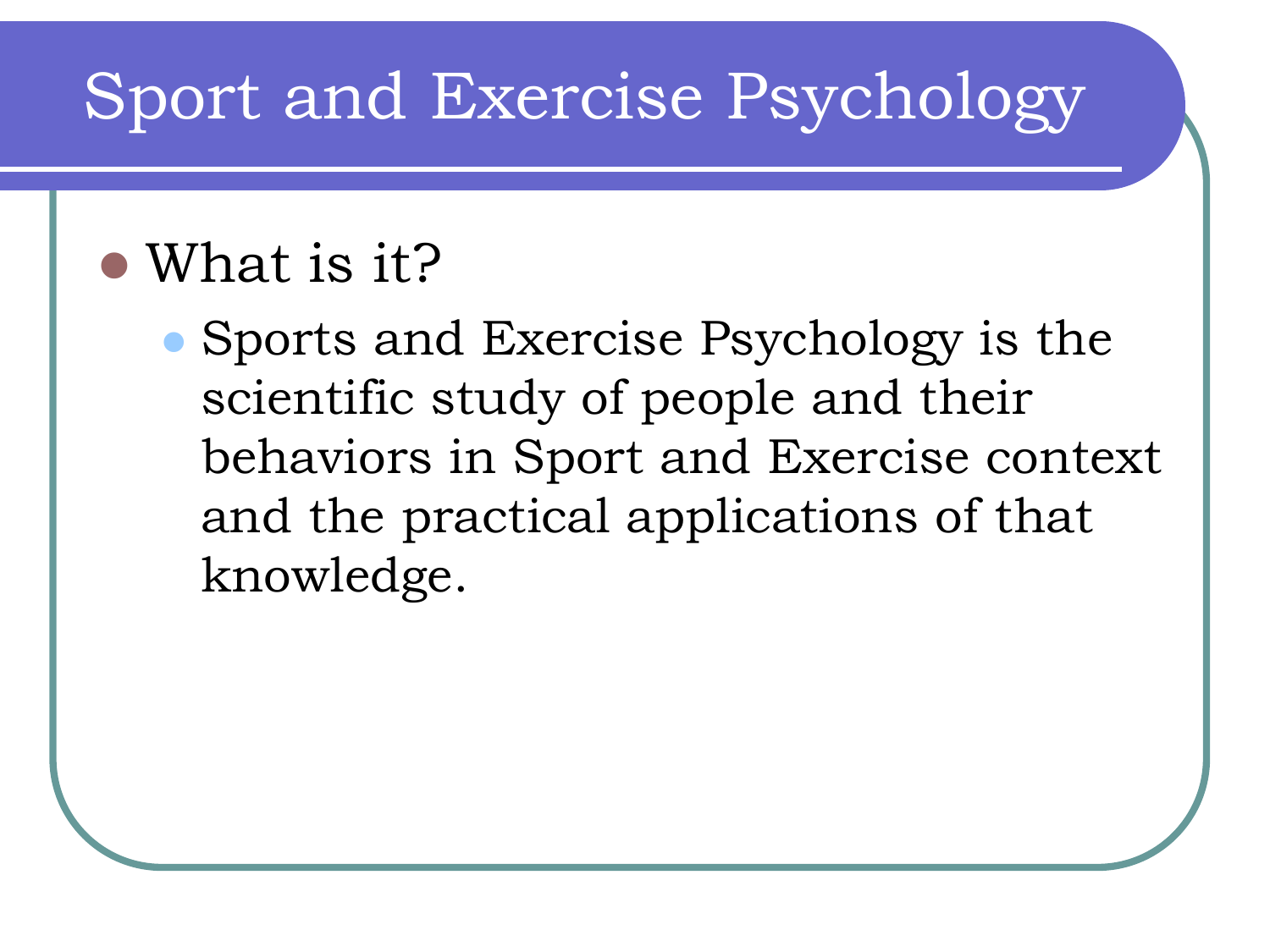# Sport Psych Con't

- Why do Children Participate in Sports?
	- Have Fun
	- Do Something they are good at
	- Improve their skills
	- To get exercise and become fit
	- Be with friends Make new friends
	- Compete
	- College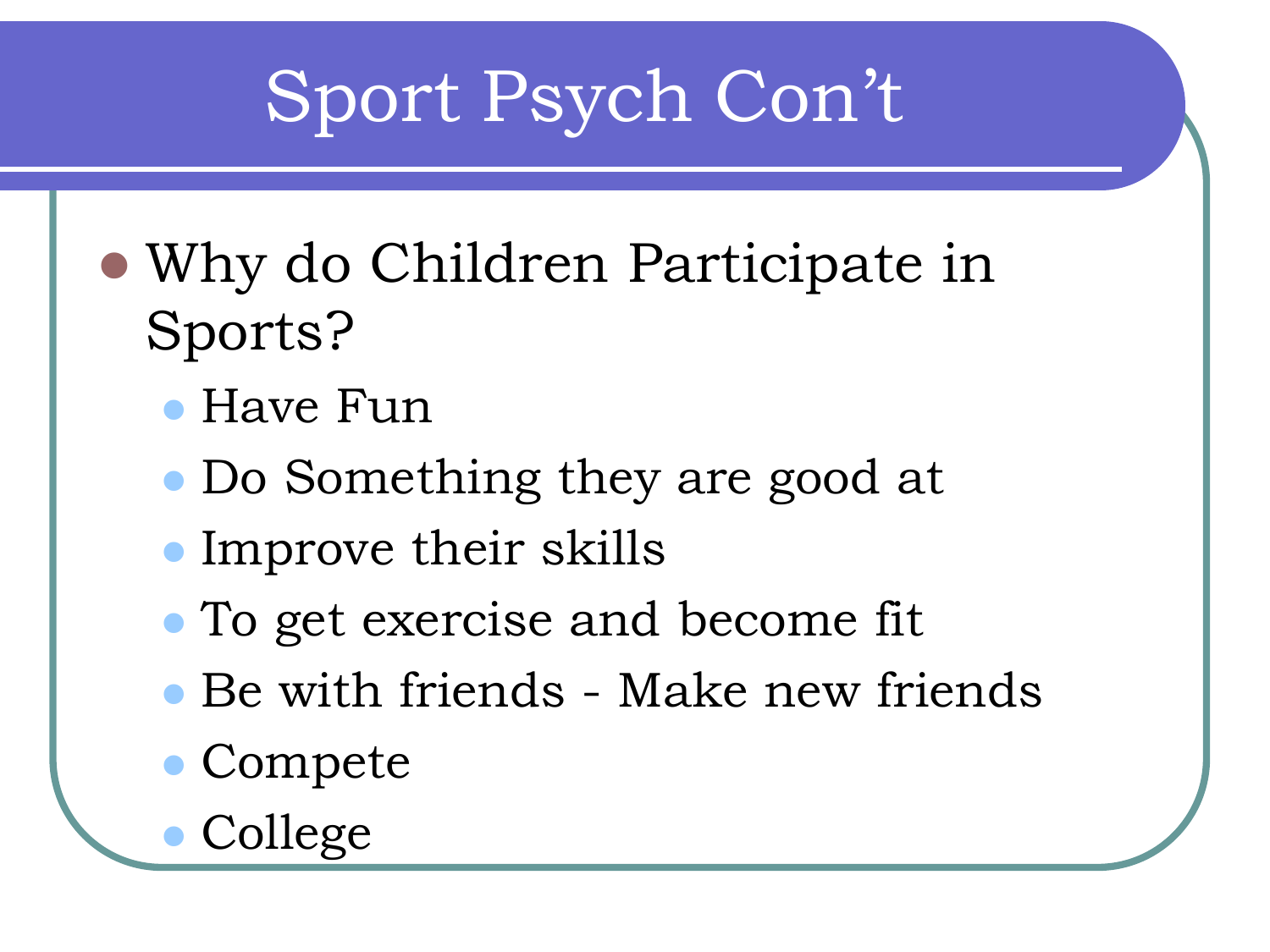# Sports Psych Con't

#### Why do Children Discontinue Sports?

- Other things to do
- Change of Interest
- Not as good as they wanted to be
- Not enough fun
- training too hard
- wanted to play another sport
- Didn't like the pressure
- Boredom
- Didn't like the Coach
- Not exciting enough
- Parents
- Stress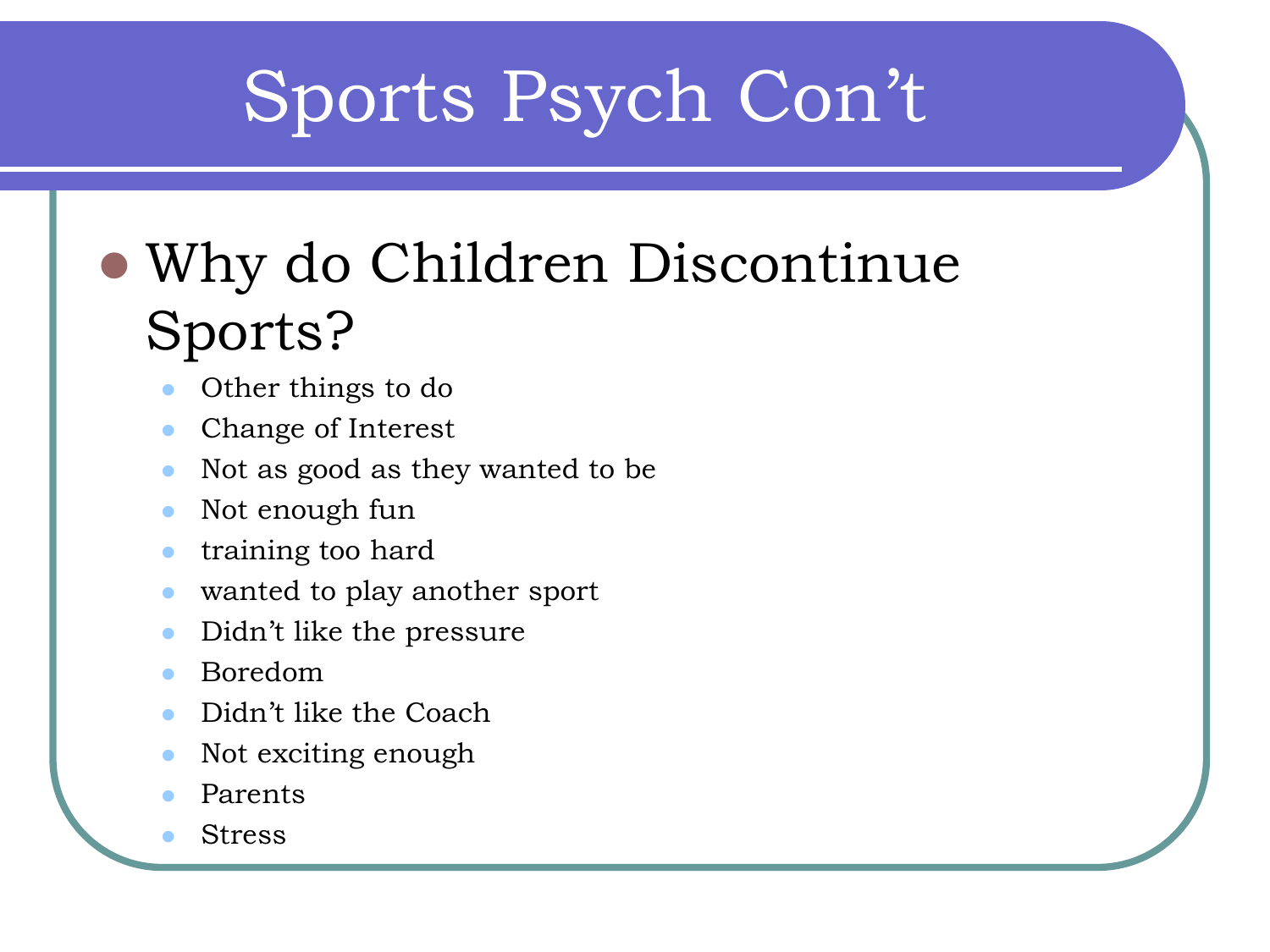# Goal Setting

- A goal is an objective, a standard, an aim of some action or a level of performance and proficiency
- 3 Types
	- Outcome
	- Performance
	- Process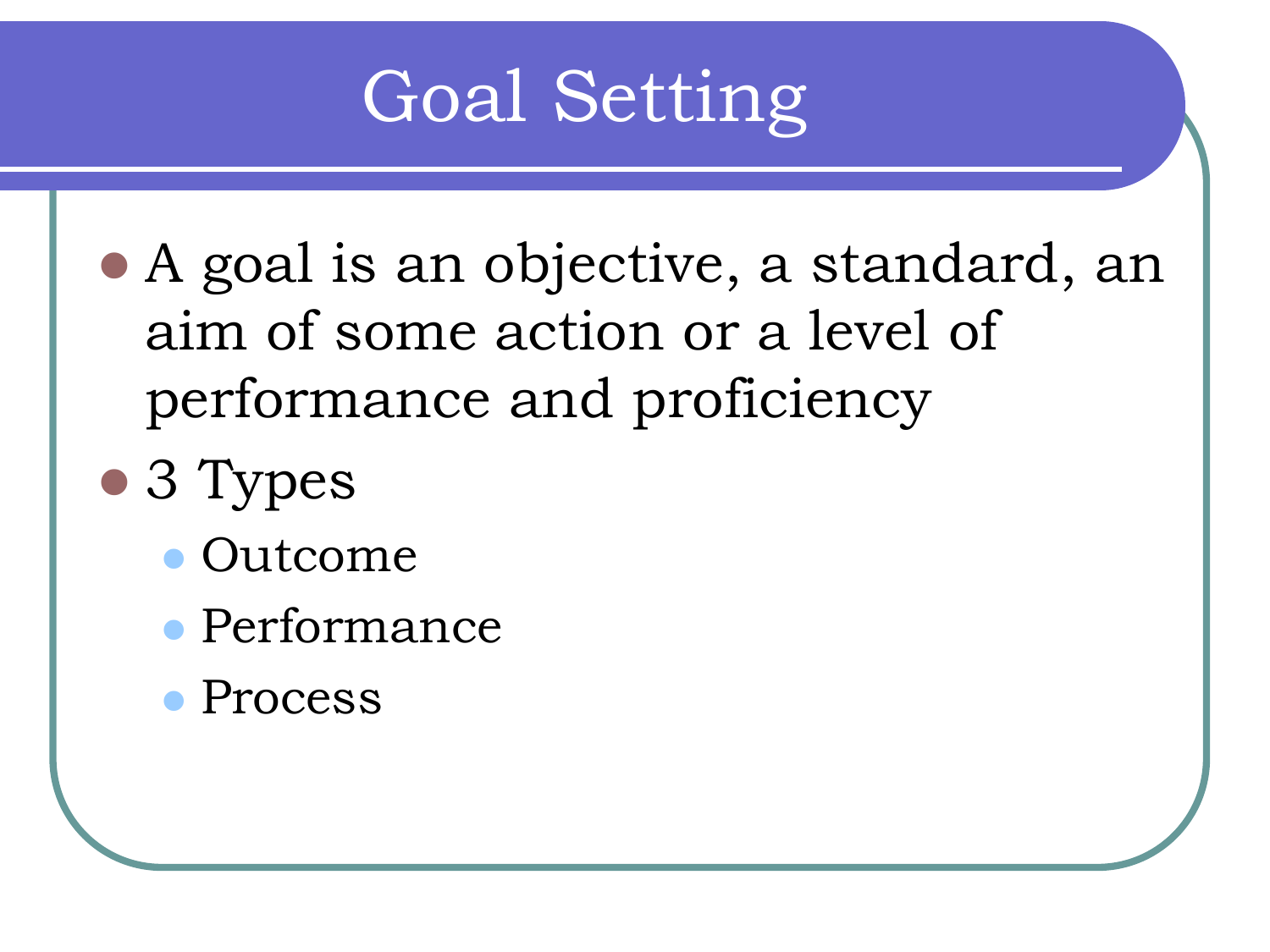### Outcome Goal Setting

#### Typically focuses on a competition / result of an event.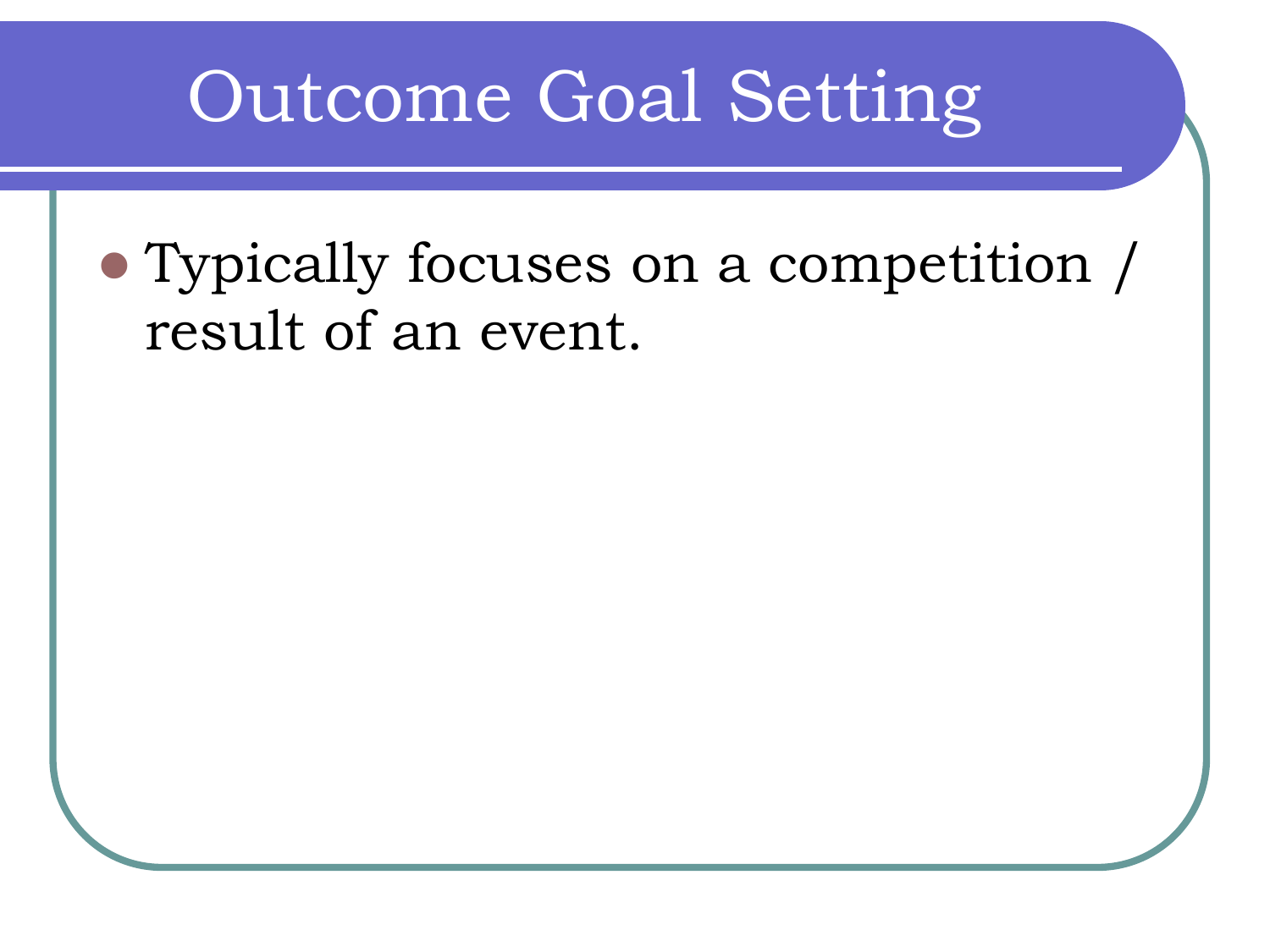# Performance Goal Setting

 Focus is on achieving standards or performance objectives independently of other competitors usually making comparisons to ones own previous performance.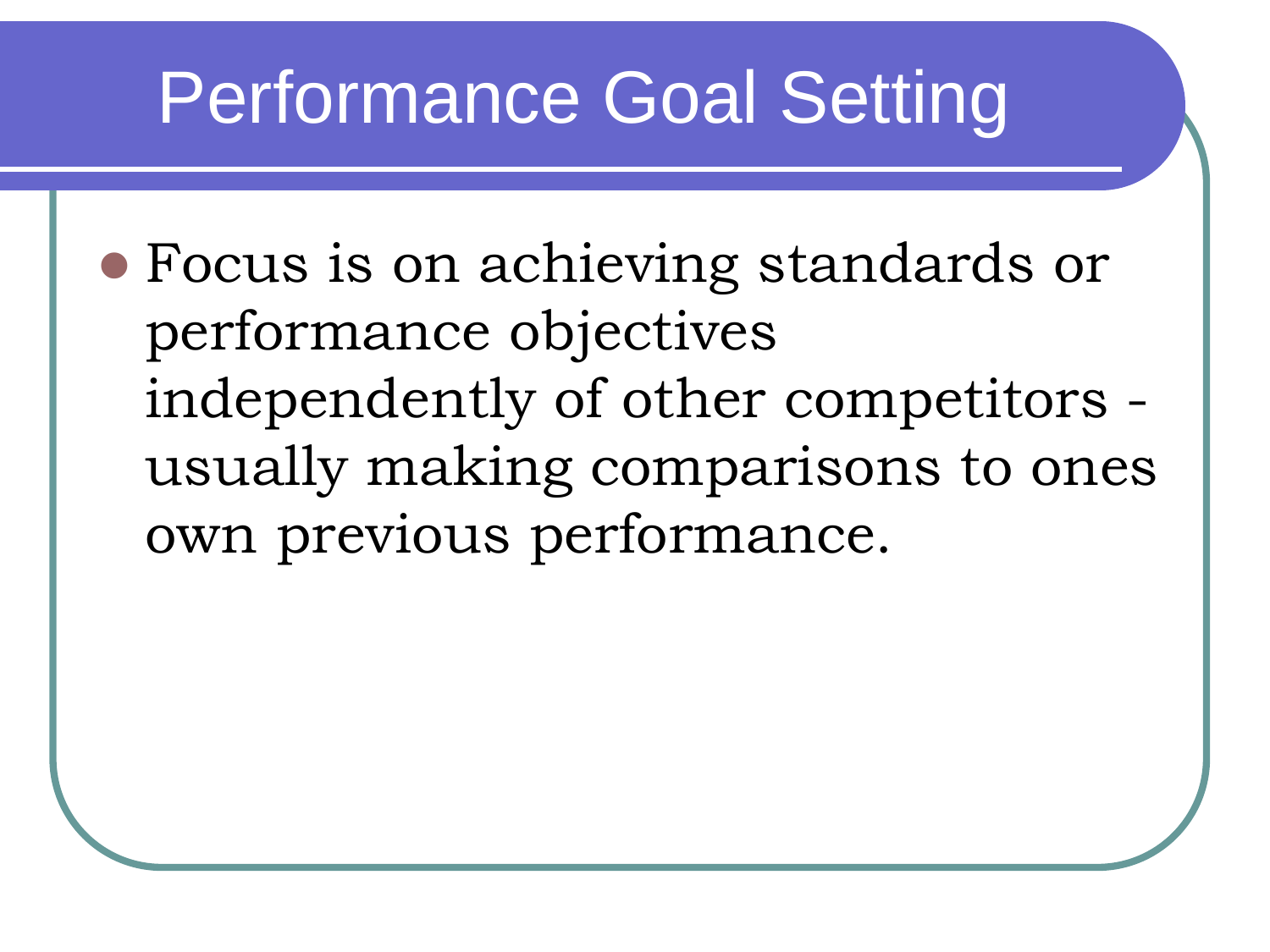#### Process Goal Setting

 Focus on the actions an individual must engage in during performance to execute or perform well.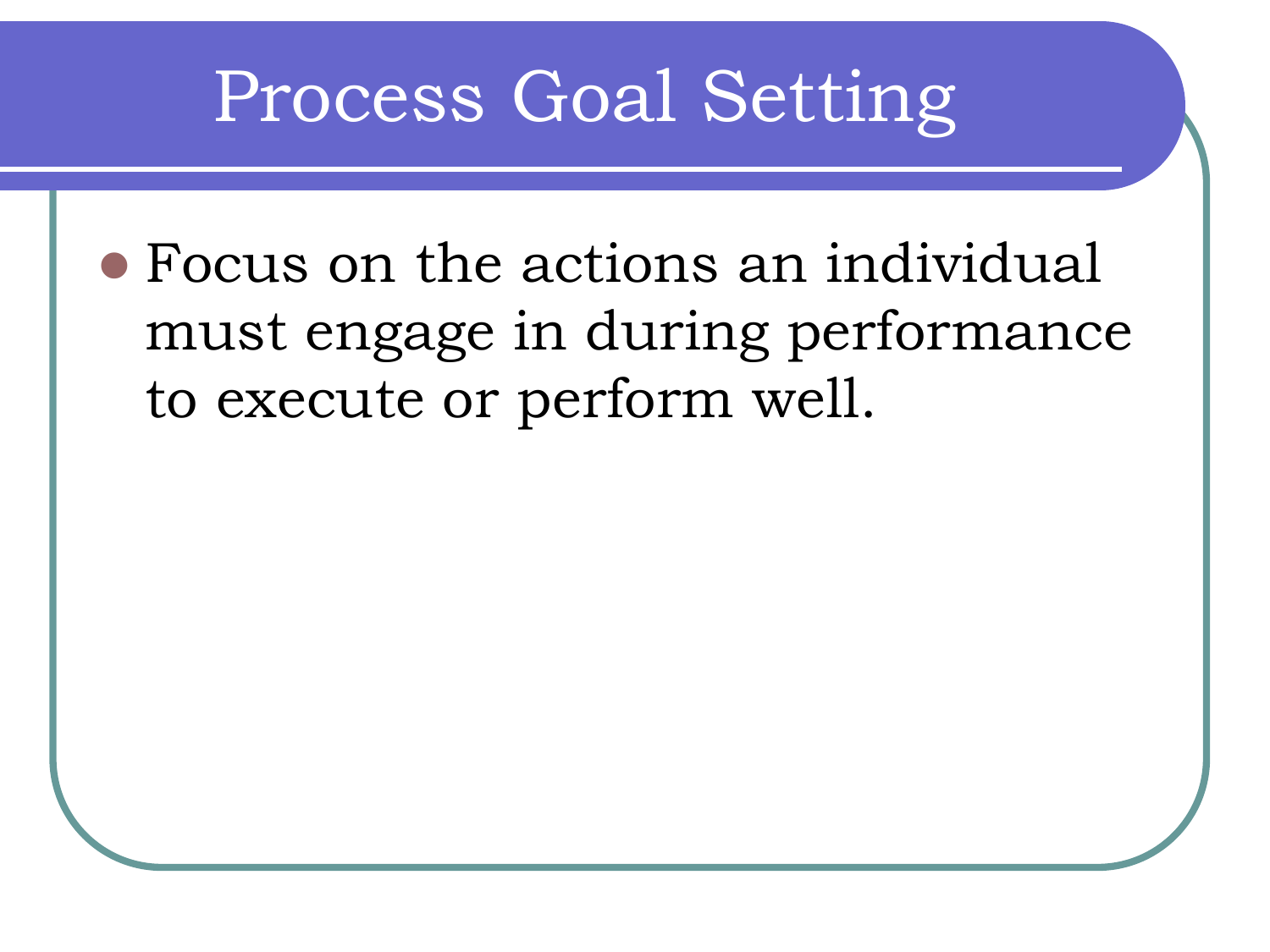### Effectiveness

• 90% effective with all age and skill levels

#### Why it works?

- Goals direct attention to important elements of the skill being performed
- Goals mobilize the performers efforts
- Goals prolong performer persistence
- Goals foster the development of new learning strategies
- Influence performers psychological state = confidence level, anxiety, & satisfaction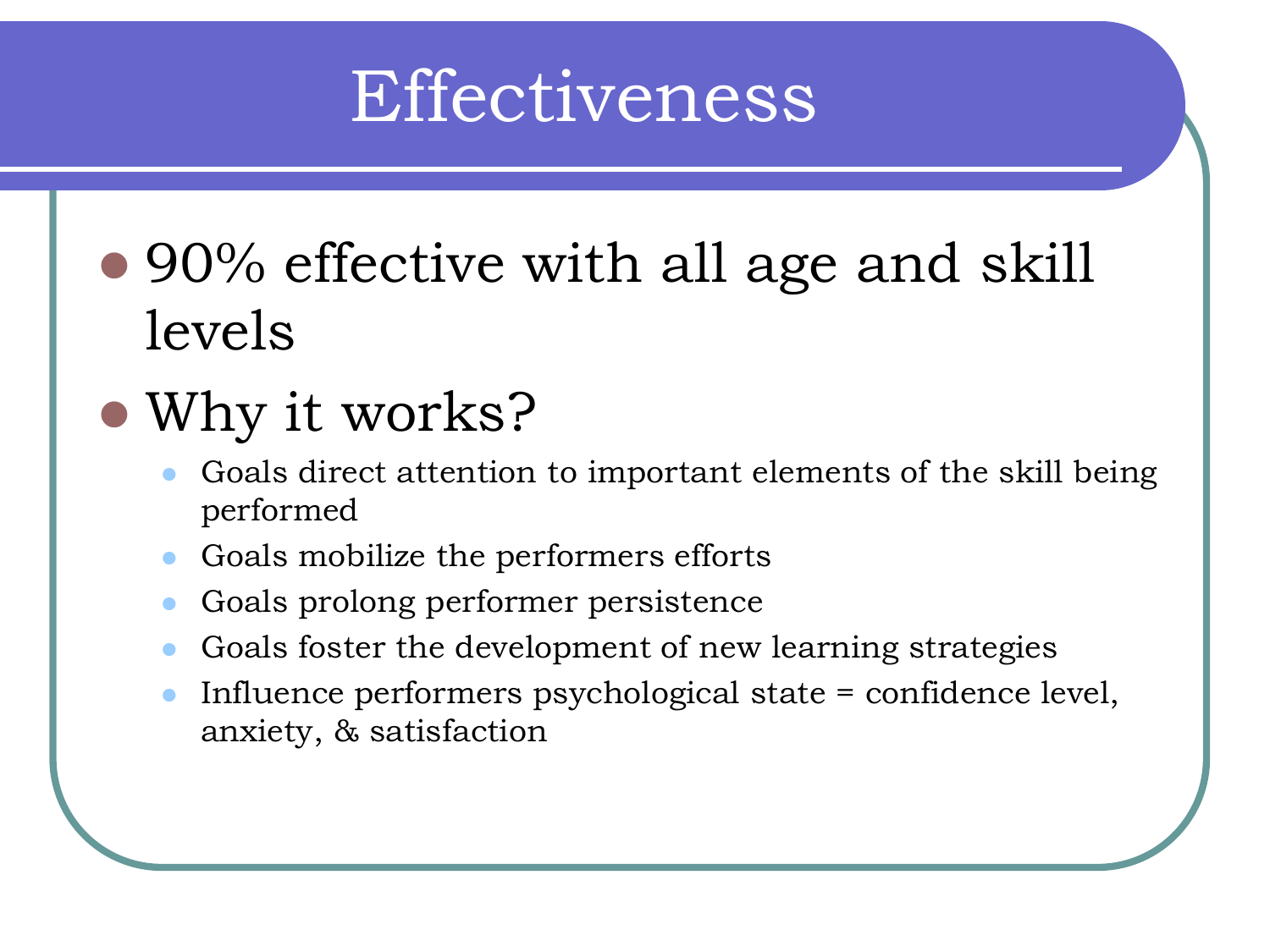# 11 Principles of Goal Setting

- Set Specific Goals
- Set Moderately Difficult Goals
- Set Long & Short Term Goals
- Set Performance and Process as well as Outcome Goals
- Set Practice and Competition Goals
- Record Goals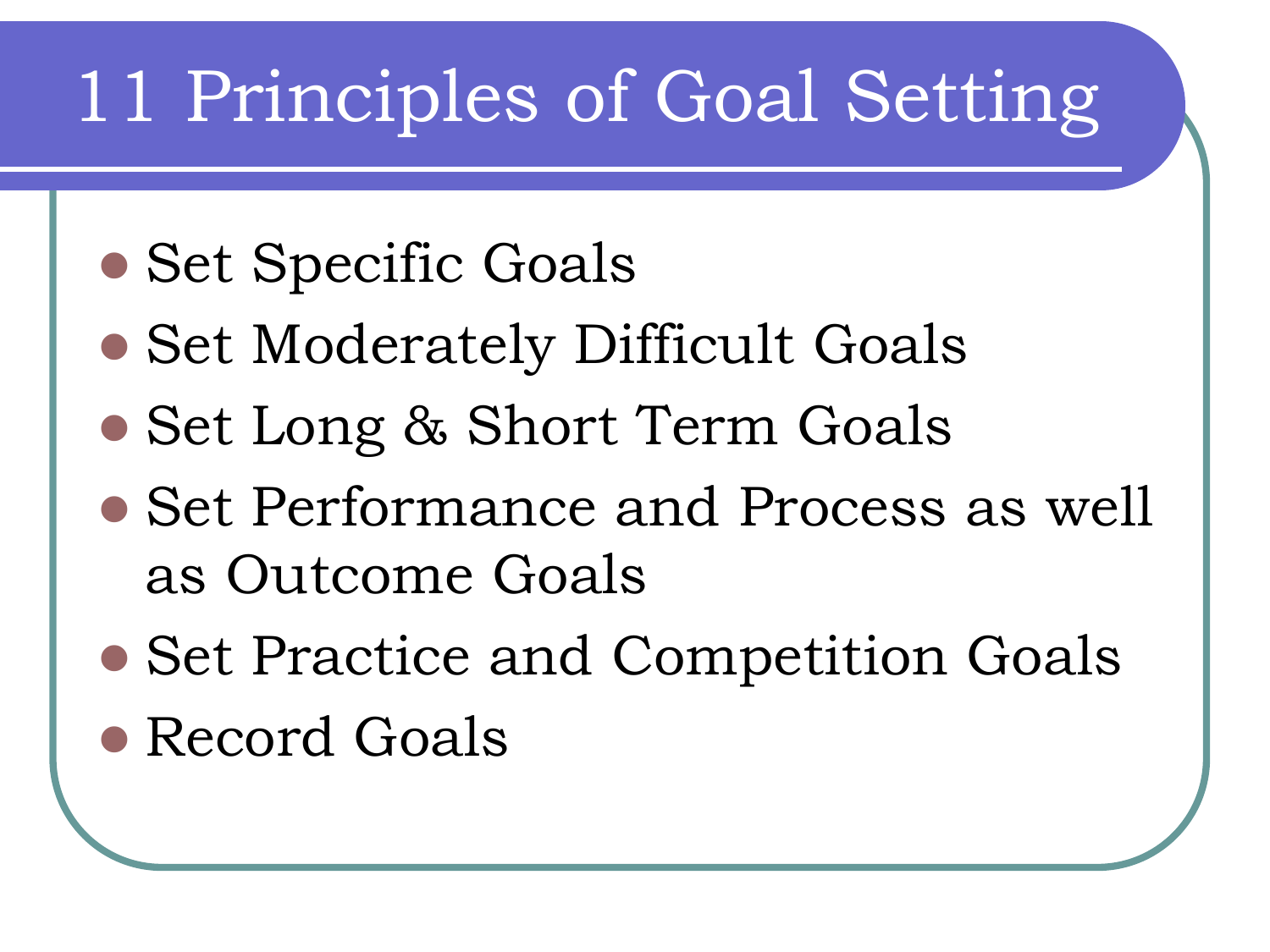# 11 Principles of Goal Setting

- Develop Goal Achievement Strategies
- Consider the Participants Personality & Motivation
- Foster an Individuals Goal Commitment
- Provide Goal Support
- Provide Evaluation of and Feedback about Goals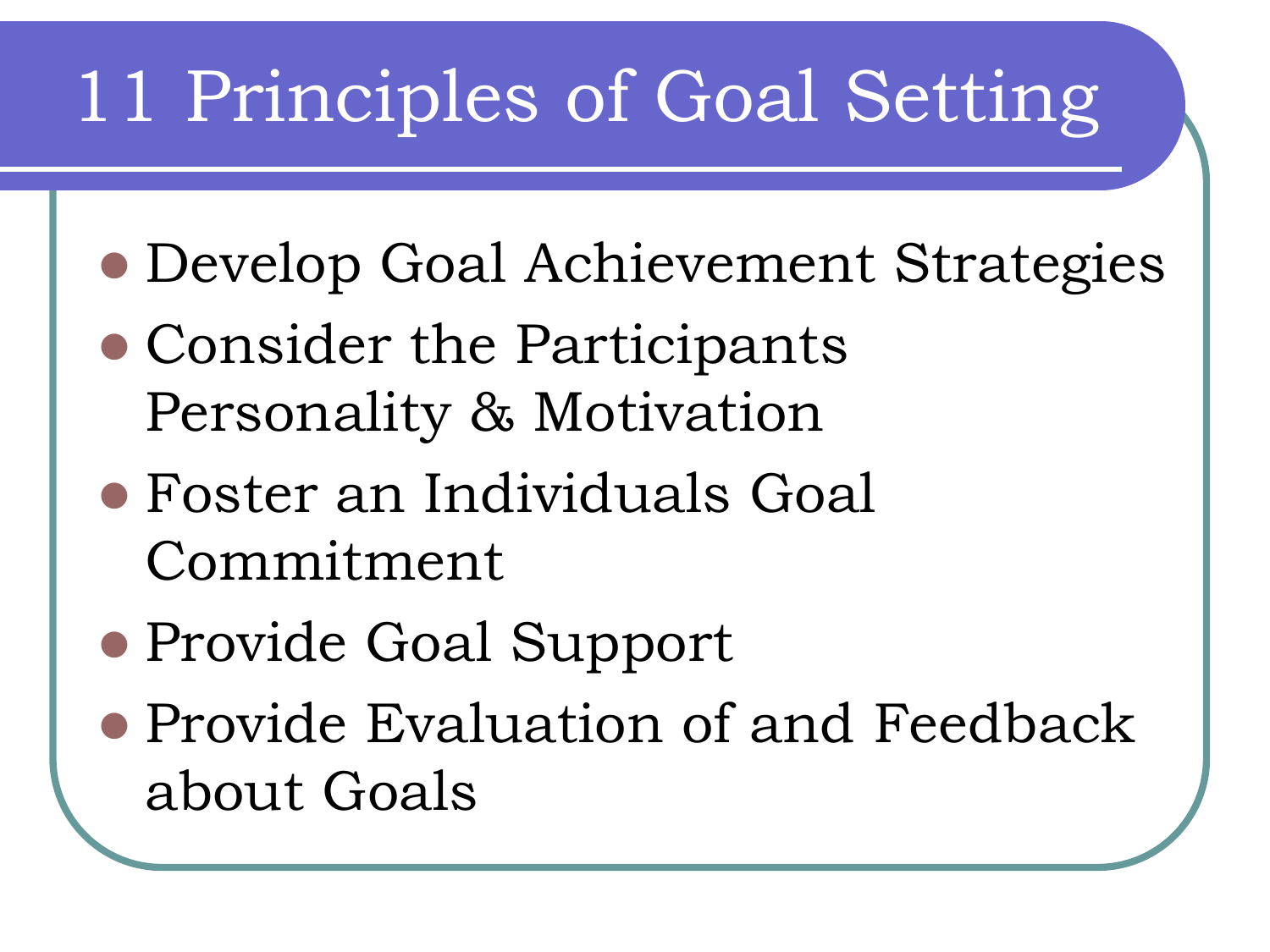Characteristics of effective Goal Setting (SMART Principle)



- **M**easurable
- **A**ction
- **R**ealistic

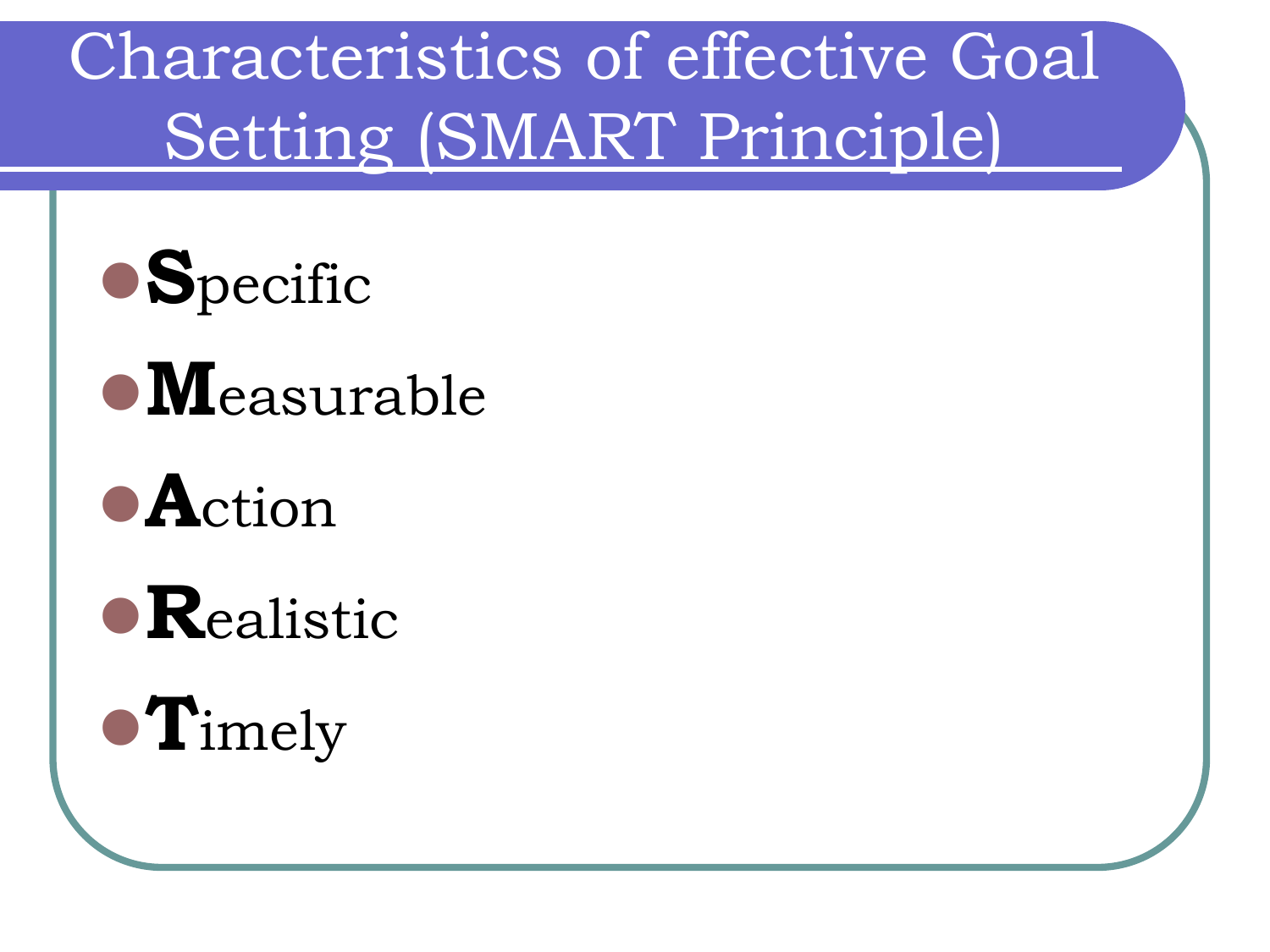## Common Problems in Goal Setting

- Convincing Athletes to set Goals
- Failing to set Specific Goals
- Setting too many Goals too Soon
- Failing to Adjust Goals
- Failing to Set Performance and Process Goals
- Not Providing Follow-up & Evaluation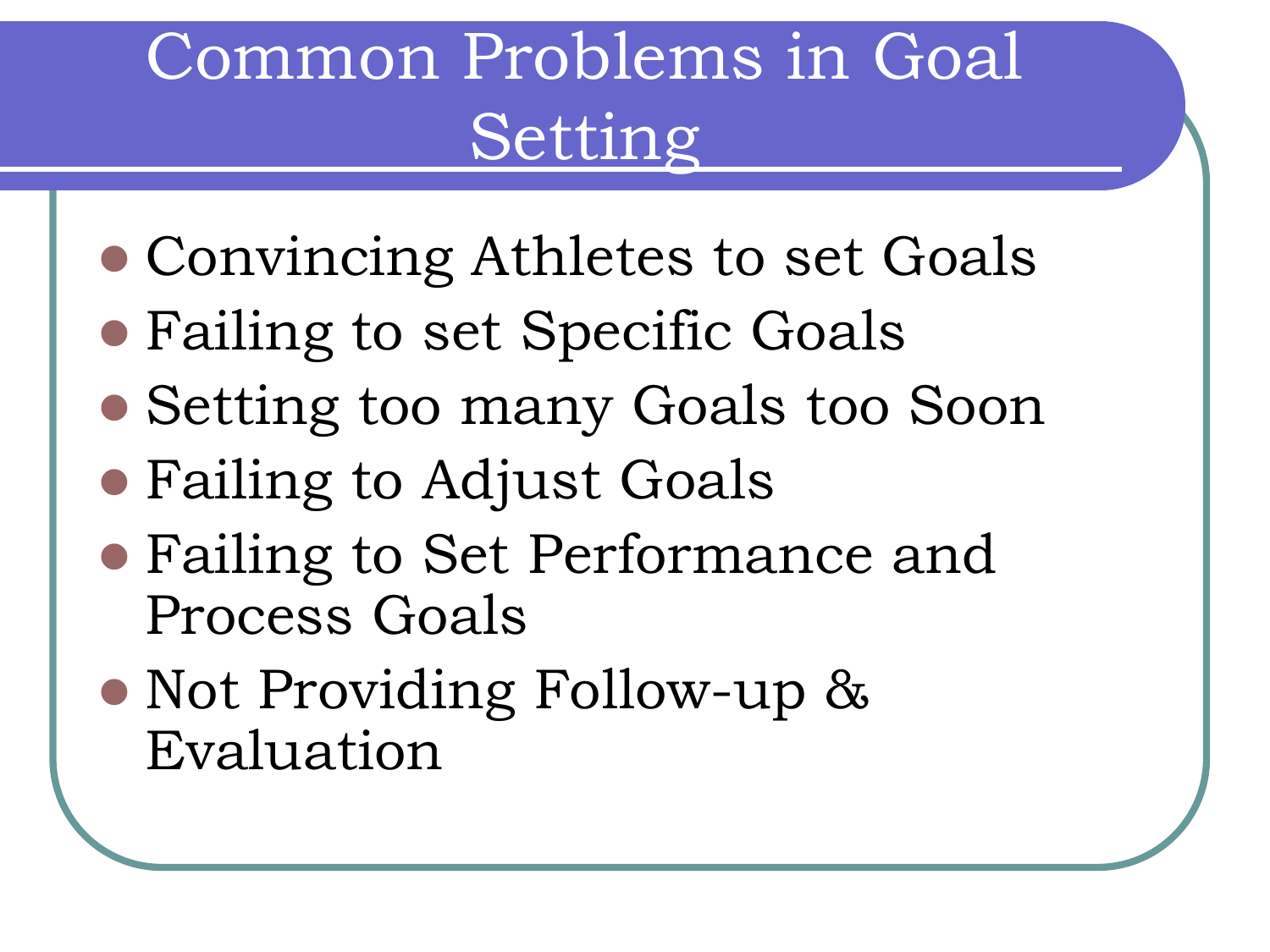### Goal Setting Activity

• Get into groups

• 2 Examples of Each

• Open Discussion on Goals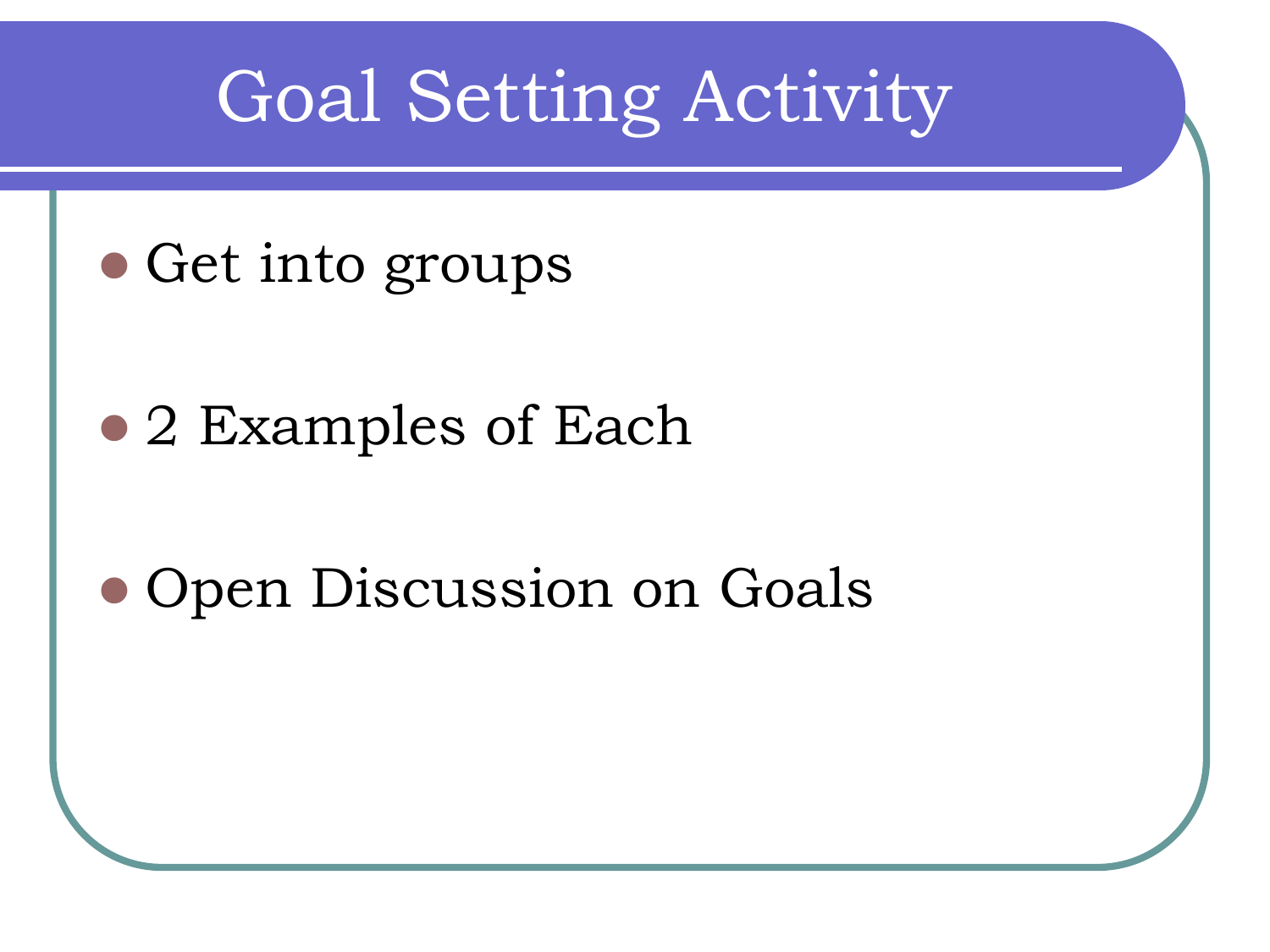# Self Confidence

#### What is It?

- The belief that you can successfully perform a desired behavior
	- Benefits Include:
		- Arouses positive emotions
		- Facilitates Concentration
		- Affects Goals
		- Increases Effort
		- Affects Game Strategies
		- Affects Psychological Momentum
	- Lack of Confidence
	- Overconfidence
- Examples of People?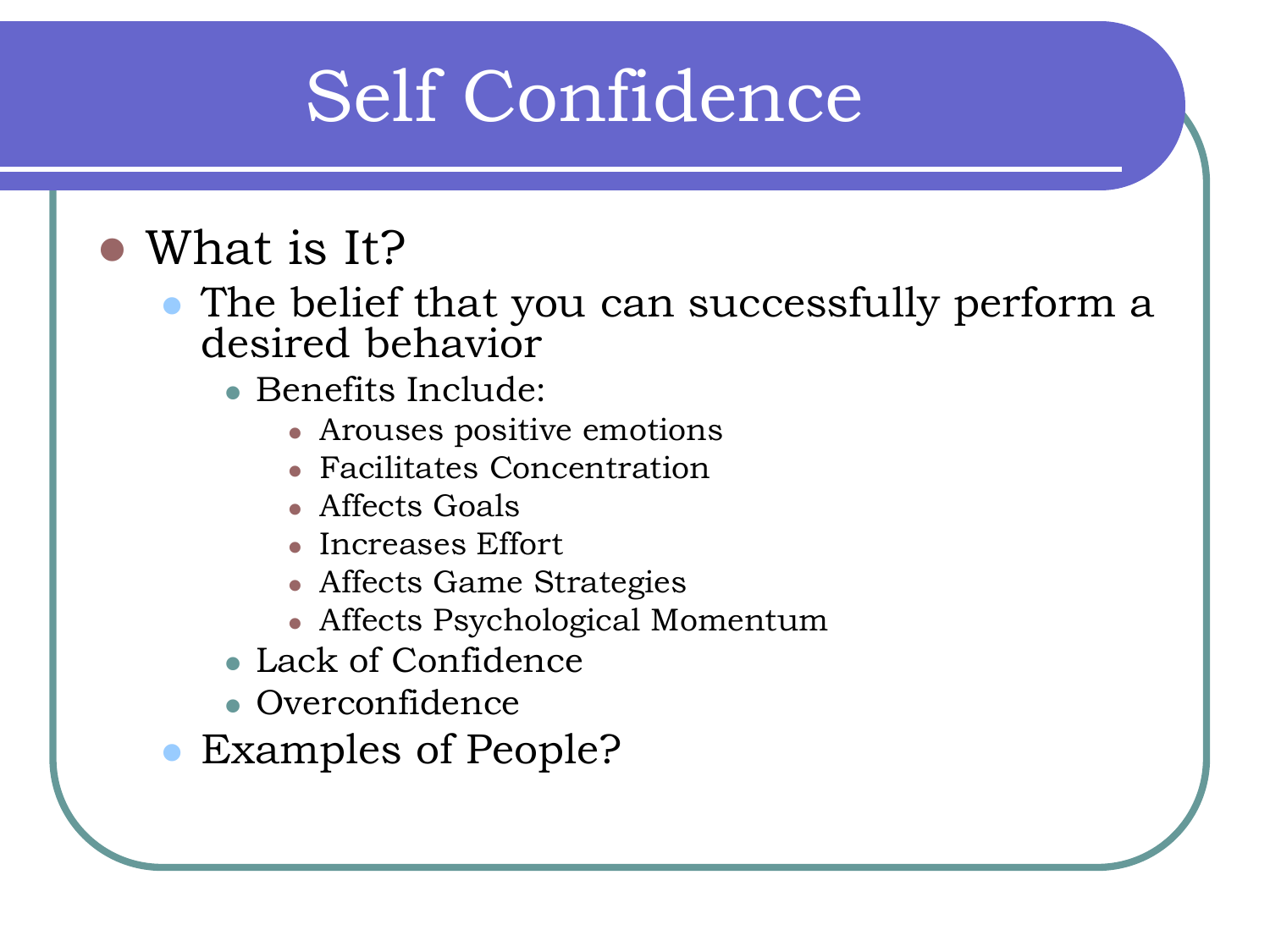### Individual Psychology Imagery

#### • Imagery

- Is a form of simulation
- Visual Sense Watch
- Kinesthetic Sense Sensation of Body Position
- 97% of athletes believe imagery increases their performance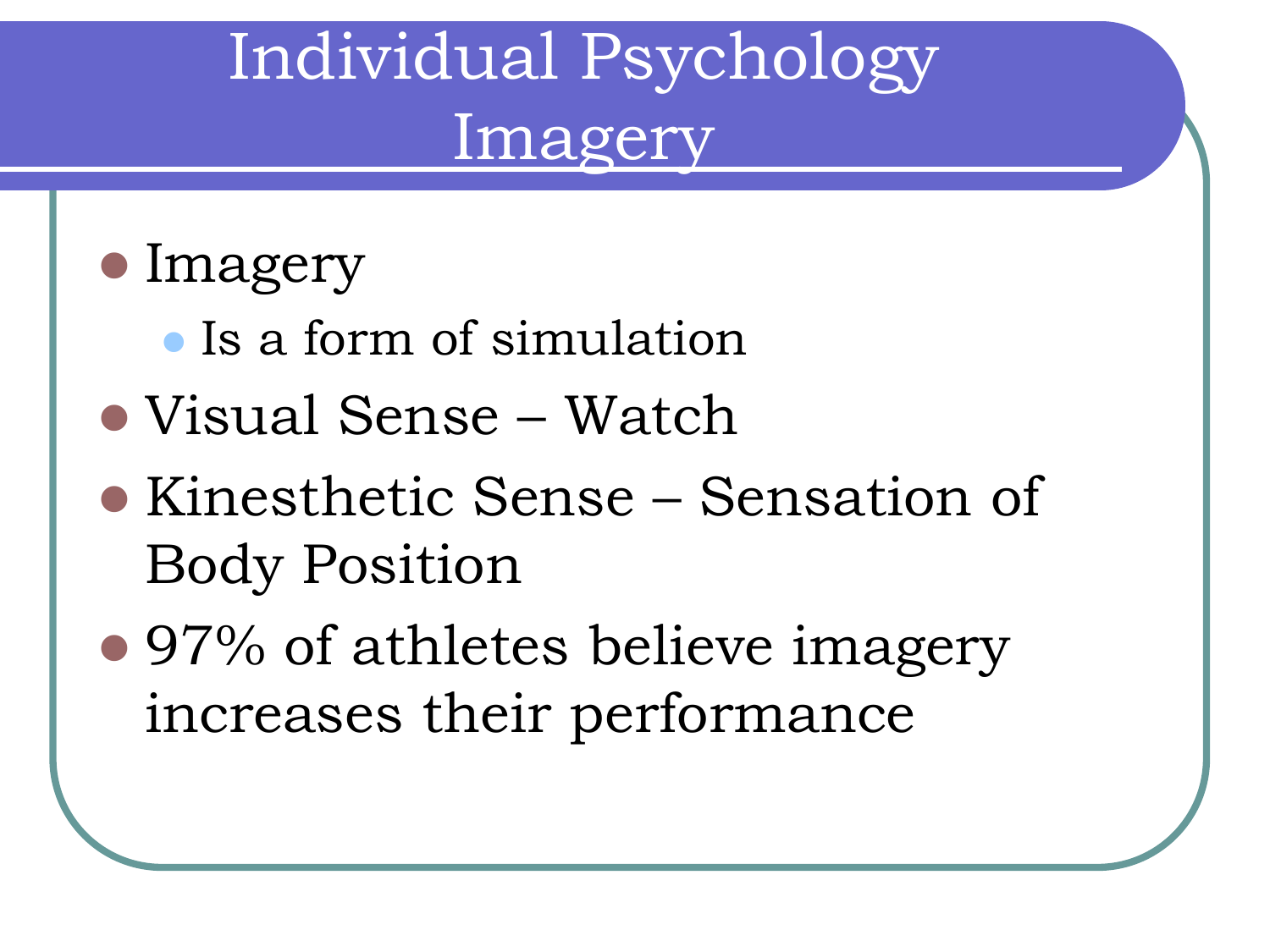# Imagery Con't

#### • Types

- Internal
	- View as yourself
- External
	- Seeing yourself from the eyes of a spectator
- Keys to Effective Imagery
	- Vividness
		- See it clearly
	- Controllability
		- Making the images the way that you want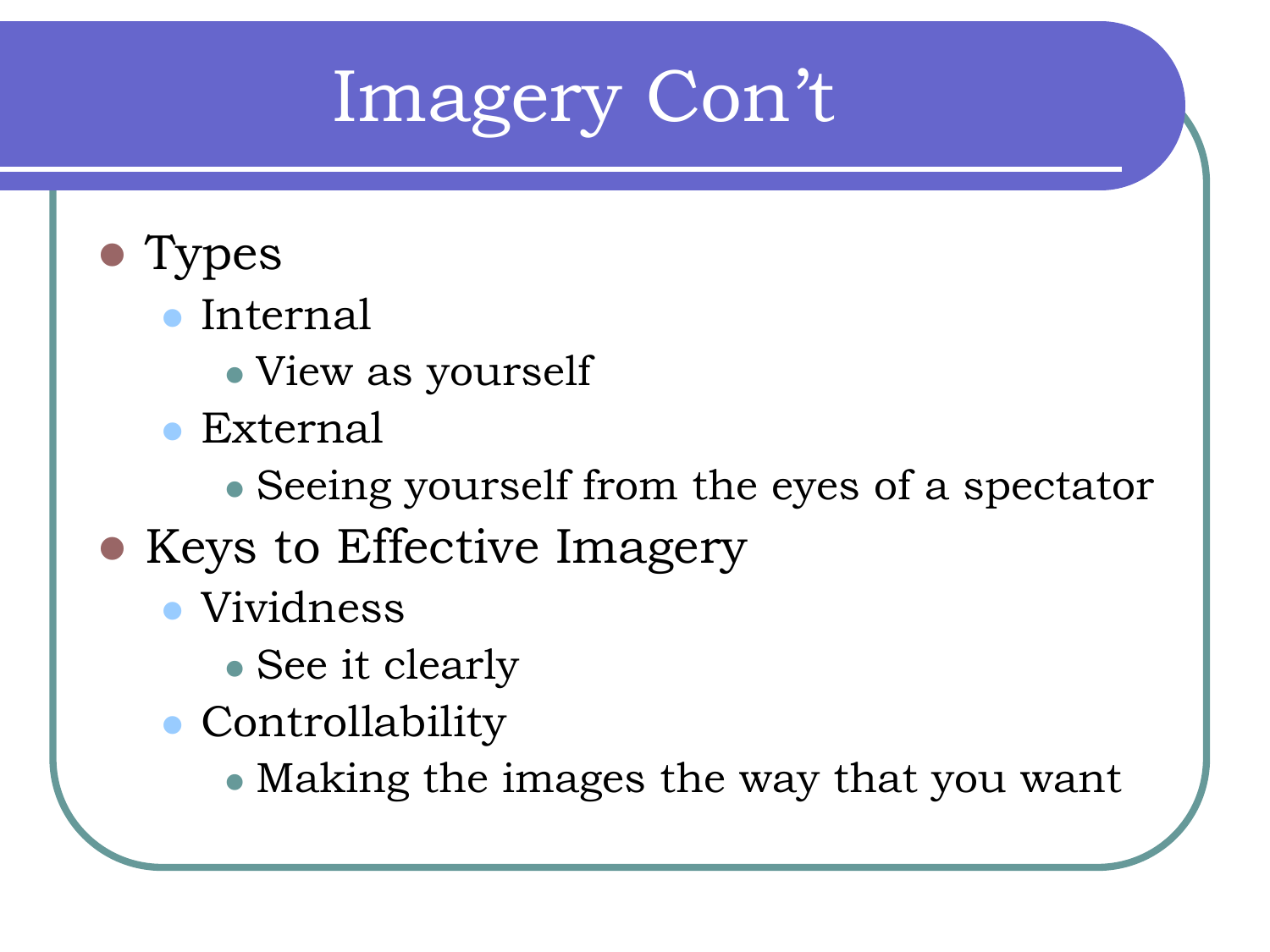# Imagery Con't

#### • Proper Setting

• Practice w/ no distractions

Practice / Practice / Practice

• Imagery during / after Injury

 Athlete sees what happens when they come back, etc.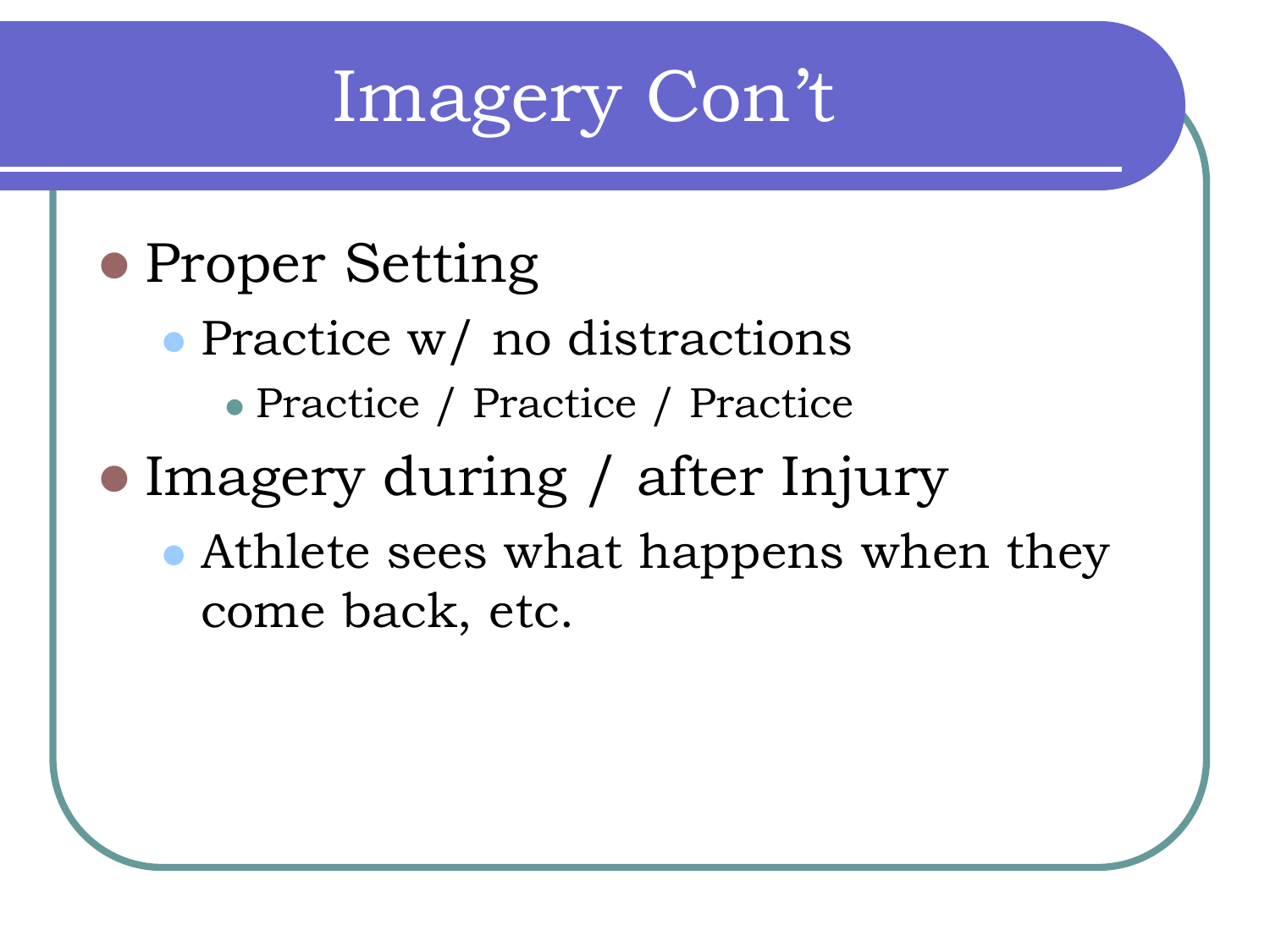### Individual Psychology Relaxation

- Trying Harder isn't always better
- Ways to relax
	- Breathing Control
	- Stretching
	- Slowing Down
	- Focus on the present
	- **Increase Breathing Rate** 
		- Short deep Breathes
	- Listen to Music
	- Use Energizing Imagery
	- Pre competition workout
		- 4-10 hours before game time
	- Studies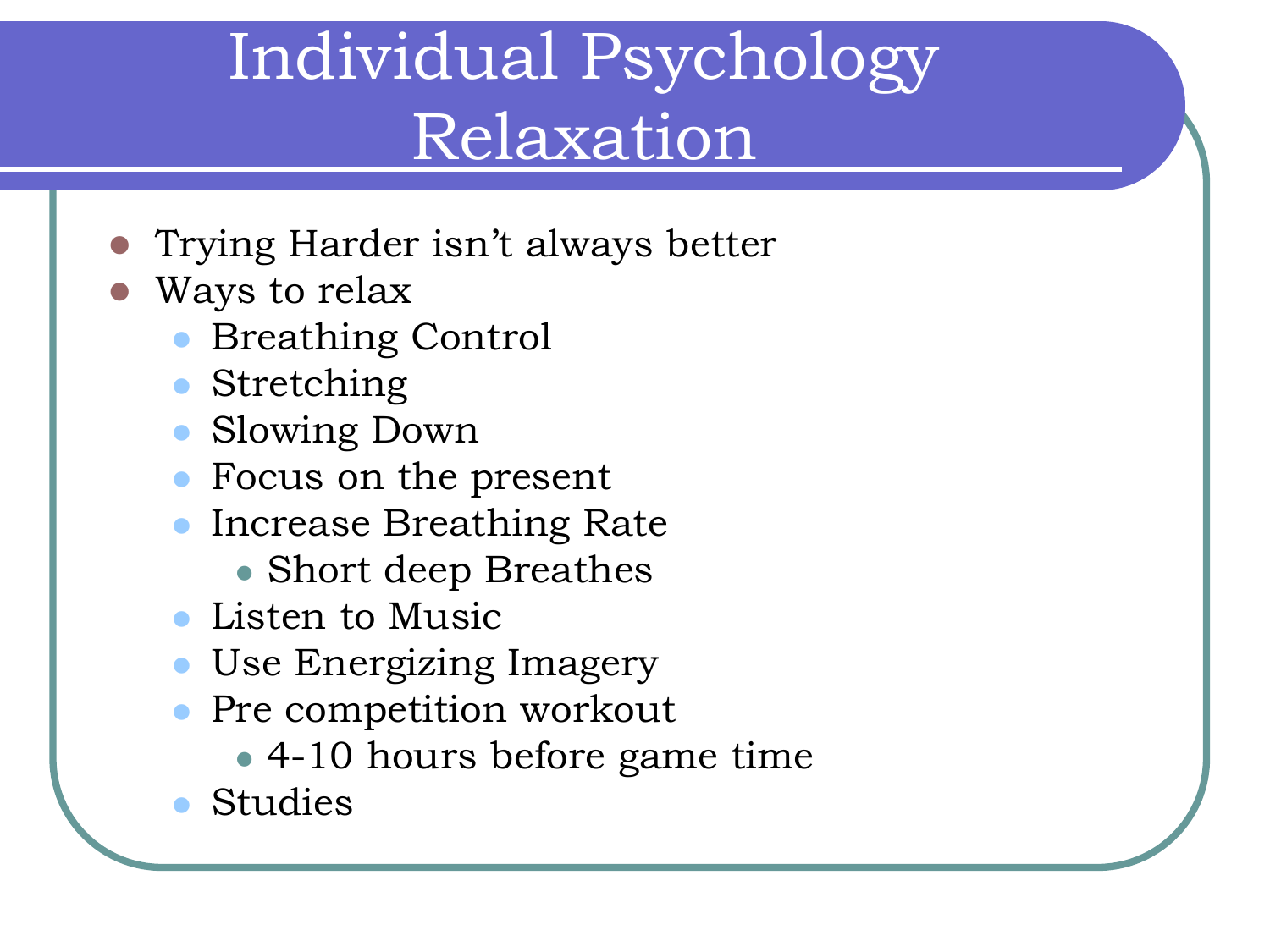#### Individual Psychology Concentration

- Exercises to improve concentration
	- Learn to shift attention
	- Parking thoughts
	- Learn to maintain focus
	- Searching for relevant cues
	- Rehearse game concentration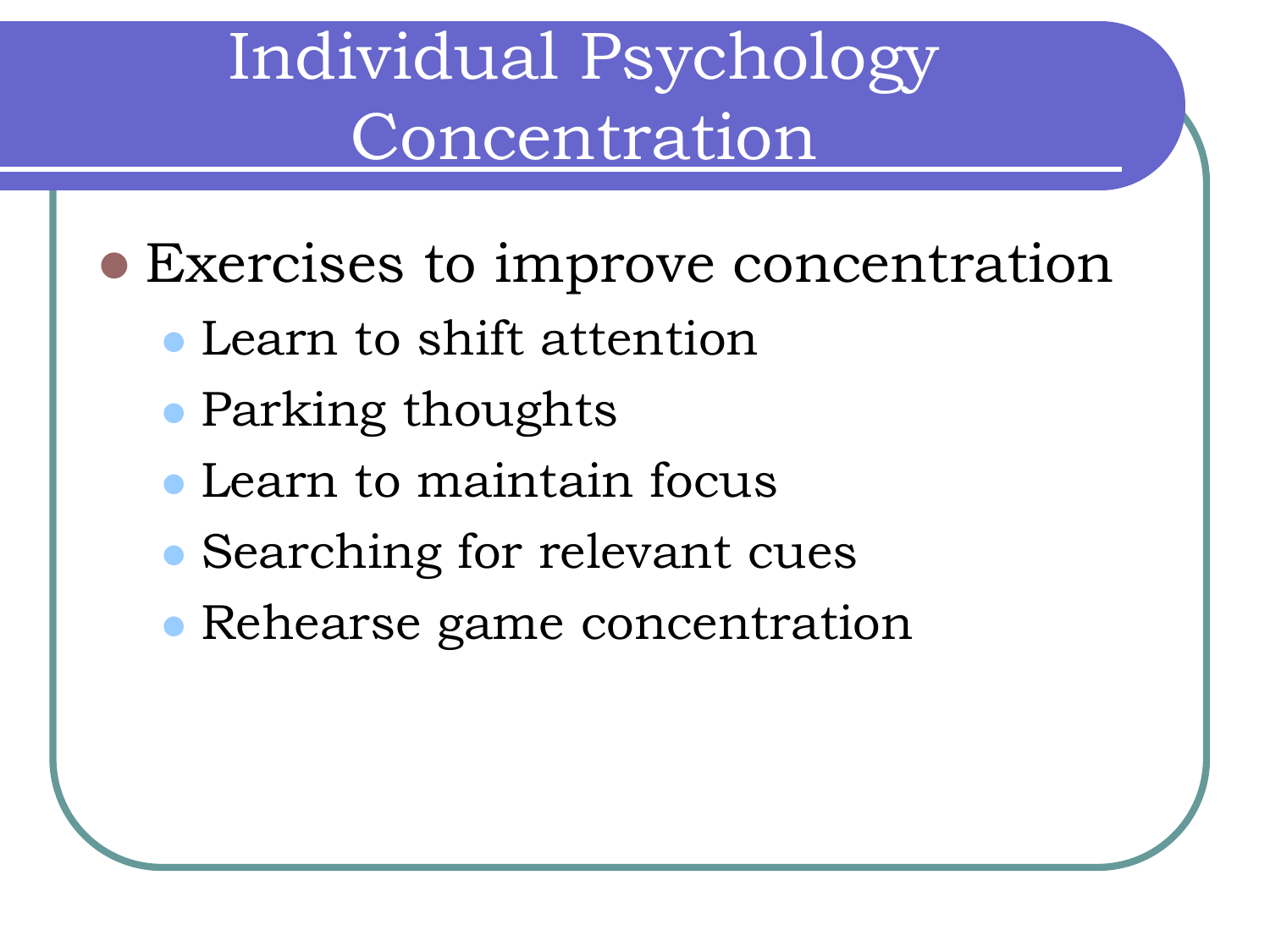# Other Sports Psychology Issues

- Feedback
- Reinforcement
	- Motivation
- Communication
- Burnout / Overtraining
	- **Eating Issues** 
		- Addictions
	- Sportsmanship
		- Aggression
		- **•** Personality
		- **•** Leadership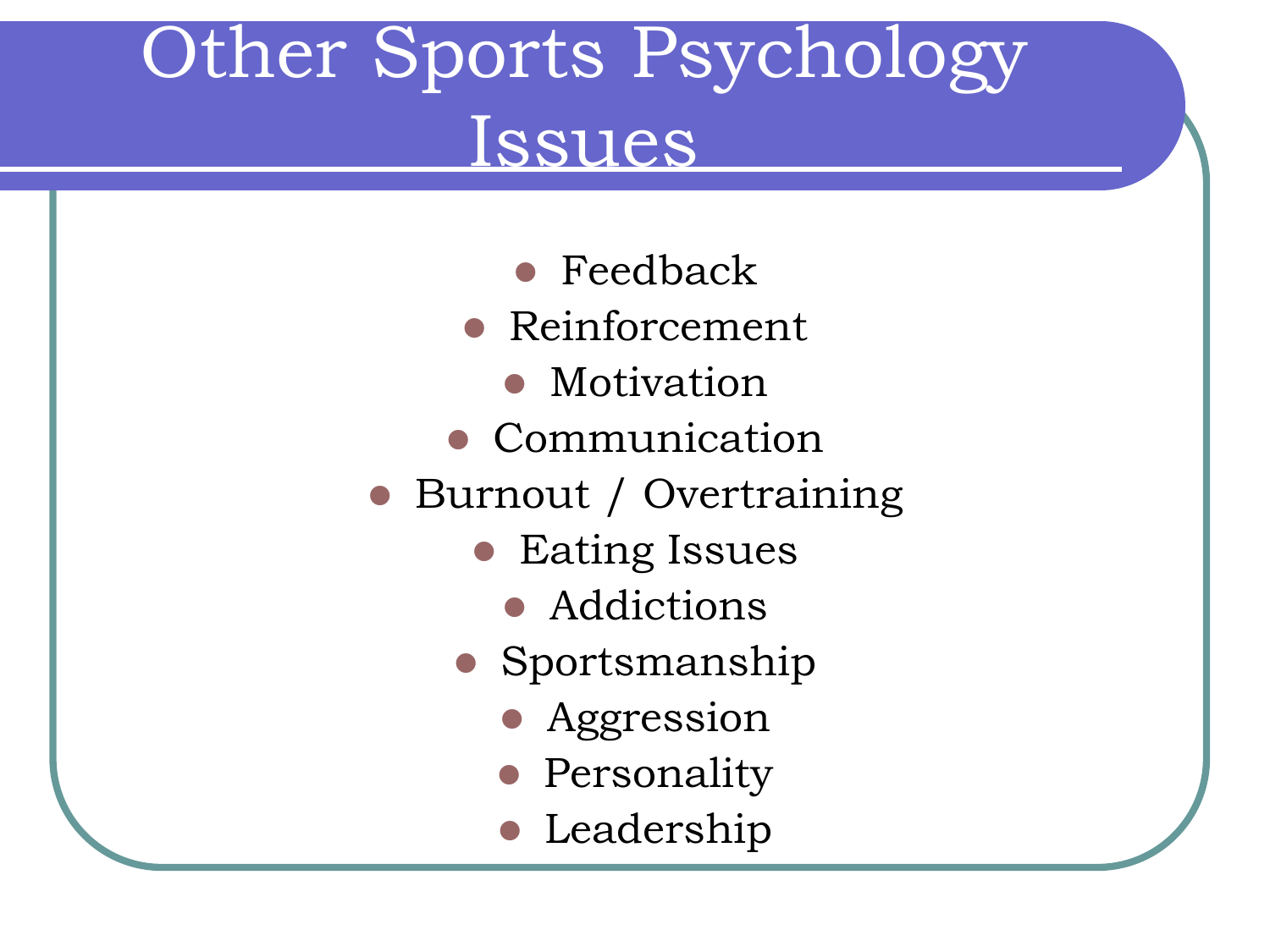- What does an athlete go through as soon as they get injured?
	- 5 stages of grief
		- Denial
		- Anger
		- Bargaining
		- Depression
		- Acceptance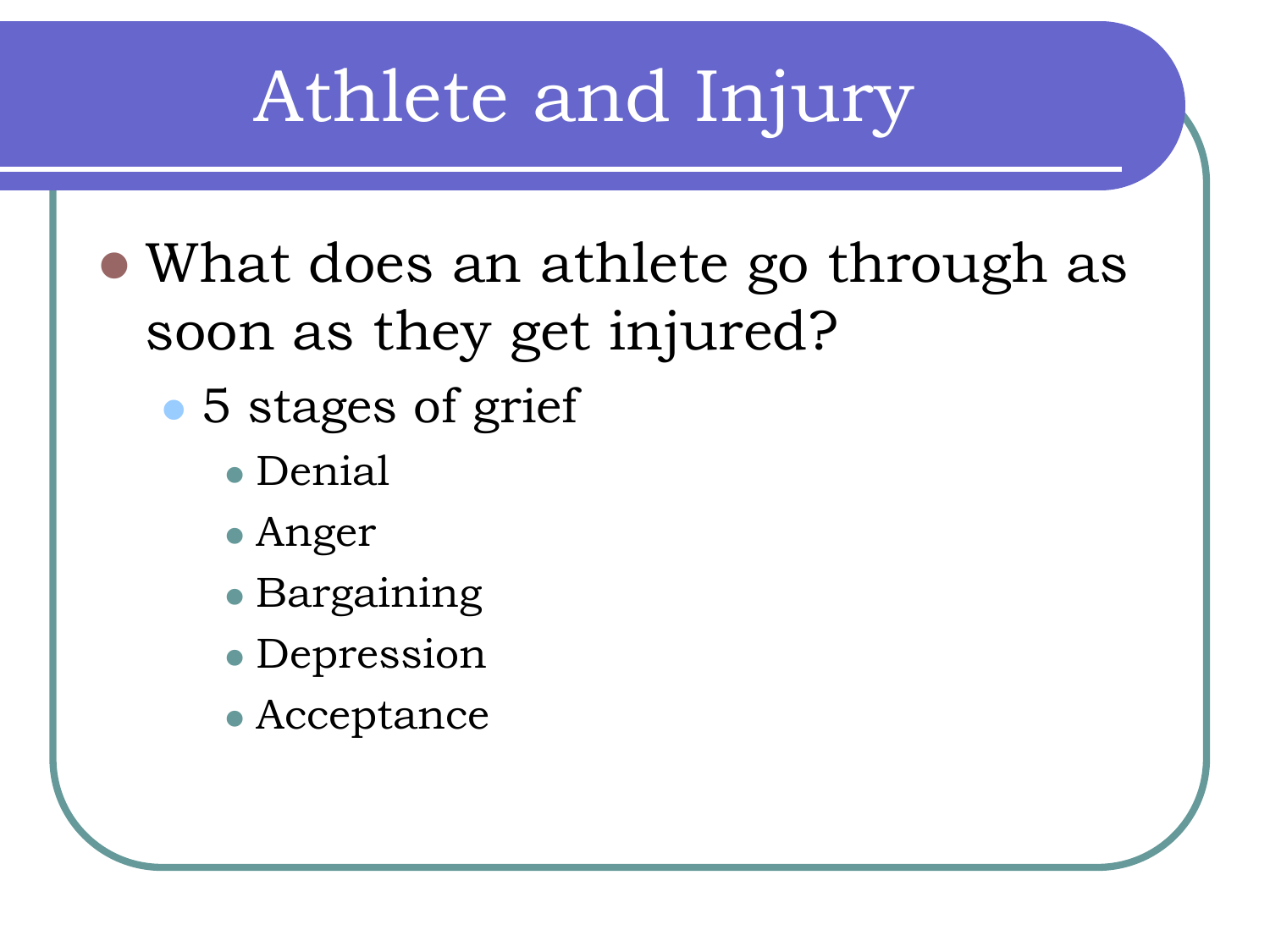#### Denial:

- Not accepting that they are actually hurt
- Perceive they are invincible
- Refuse to believe they are vulnerable to injury.
- "Coach, I'm Okay"
- "I can play, put me back in"
- "Its not big deal"
- "I'm hurt, not injured"
- Starts to have feelings of loneliness, selfblame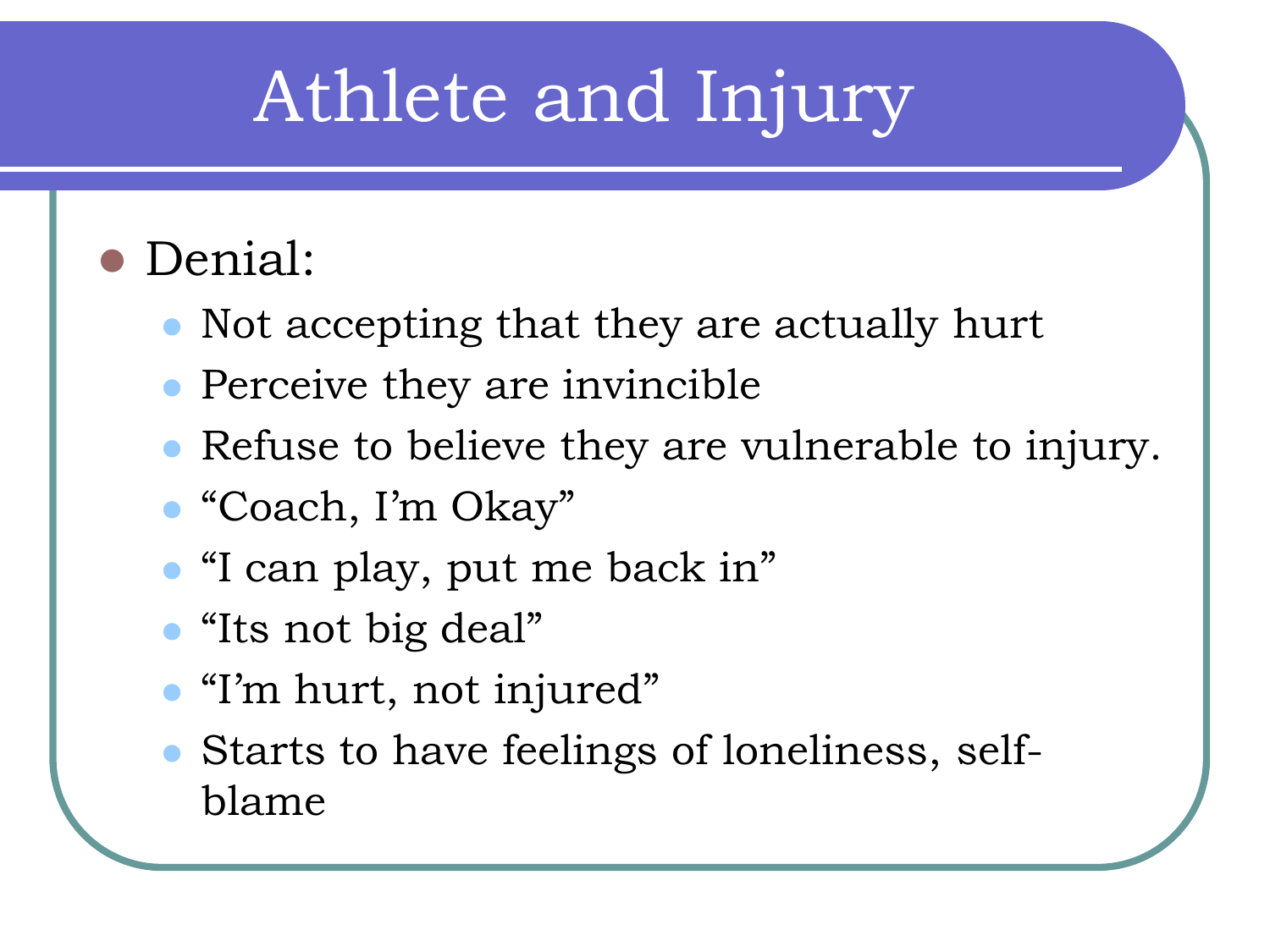- Anger:
	- Become irritated or frustrated for having allowed the injury to occur
	- Not being able to control the situation
	- The fact they got hurt
	- Wanting to play
	- Feelings others are out to get them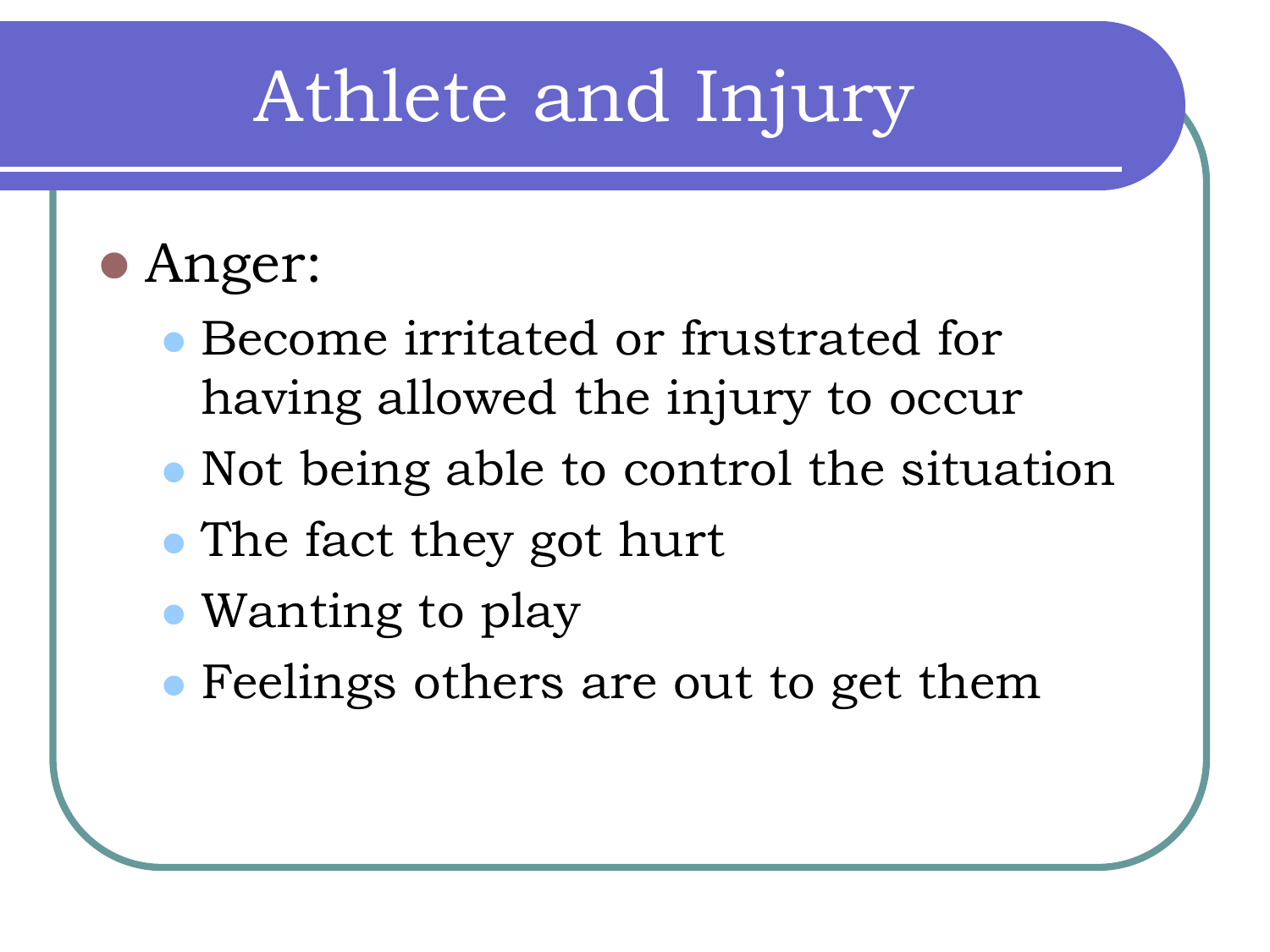#### Bargaining

 The time athletes make promises to the medical staff, coaches, or occasionally God, hoping of being able to return sooner than recommended.

#### Depression

- This begins when they realize they are not returning when they want to
- Isolation from the team
- Feeling alone
- Losing spot on team
- Hard on themselves- hinders the return
- Self- Pity
- Giving up- not doing rehab etc.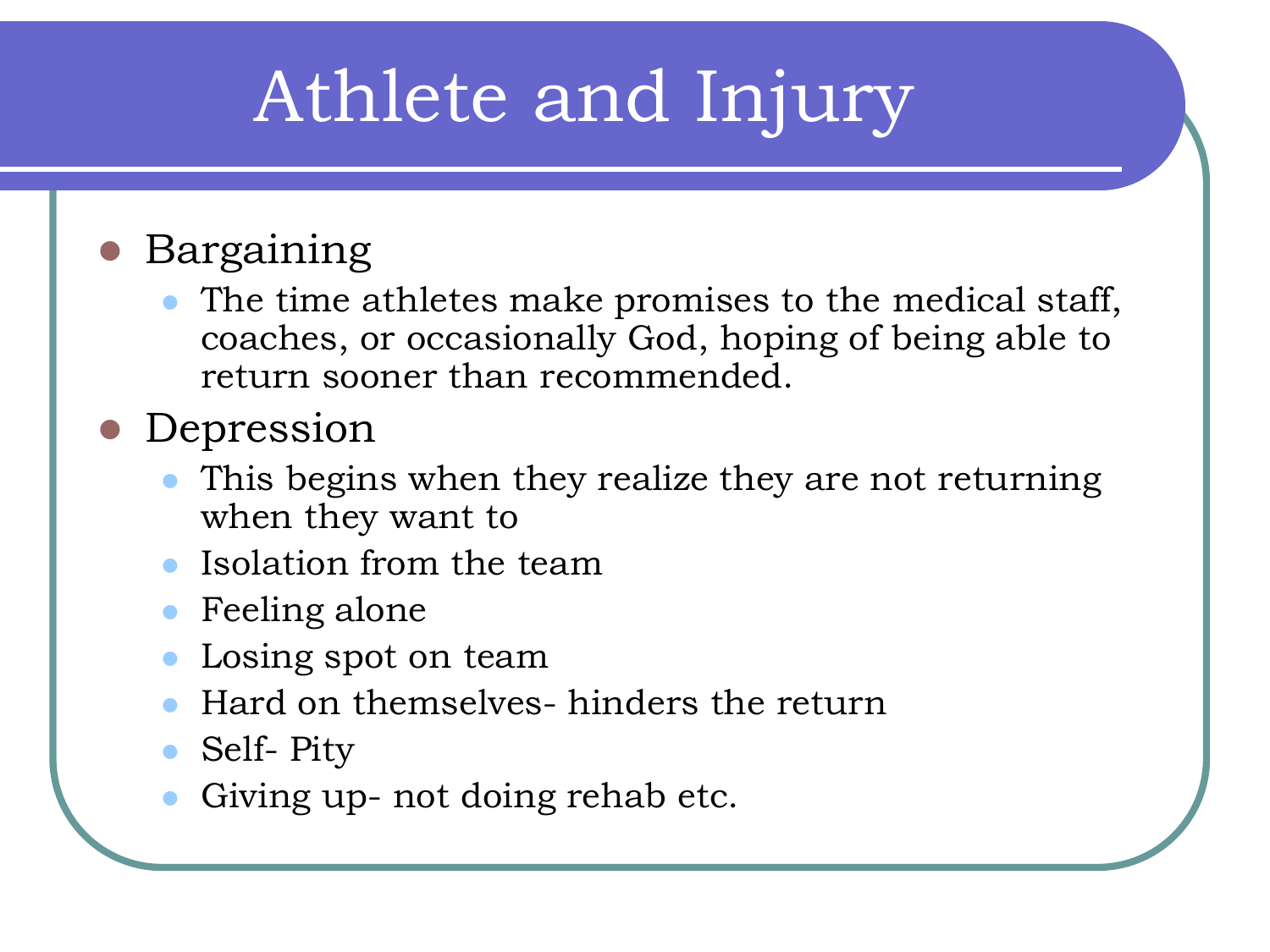#### Acceptance

- Athlete begins to realize the importance of physical rehabilitation and focuses on a successful return to their sport.
- Starts to become more involved with team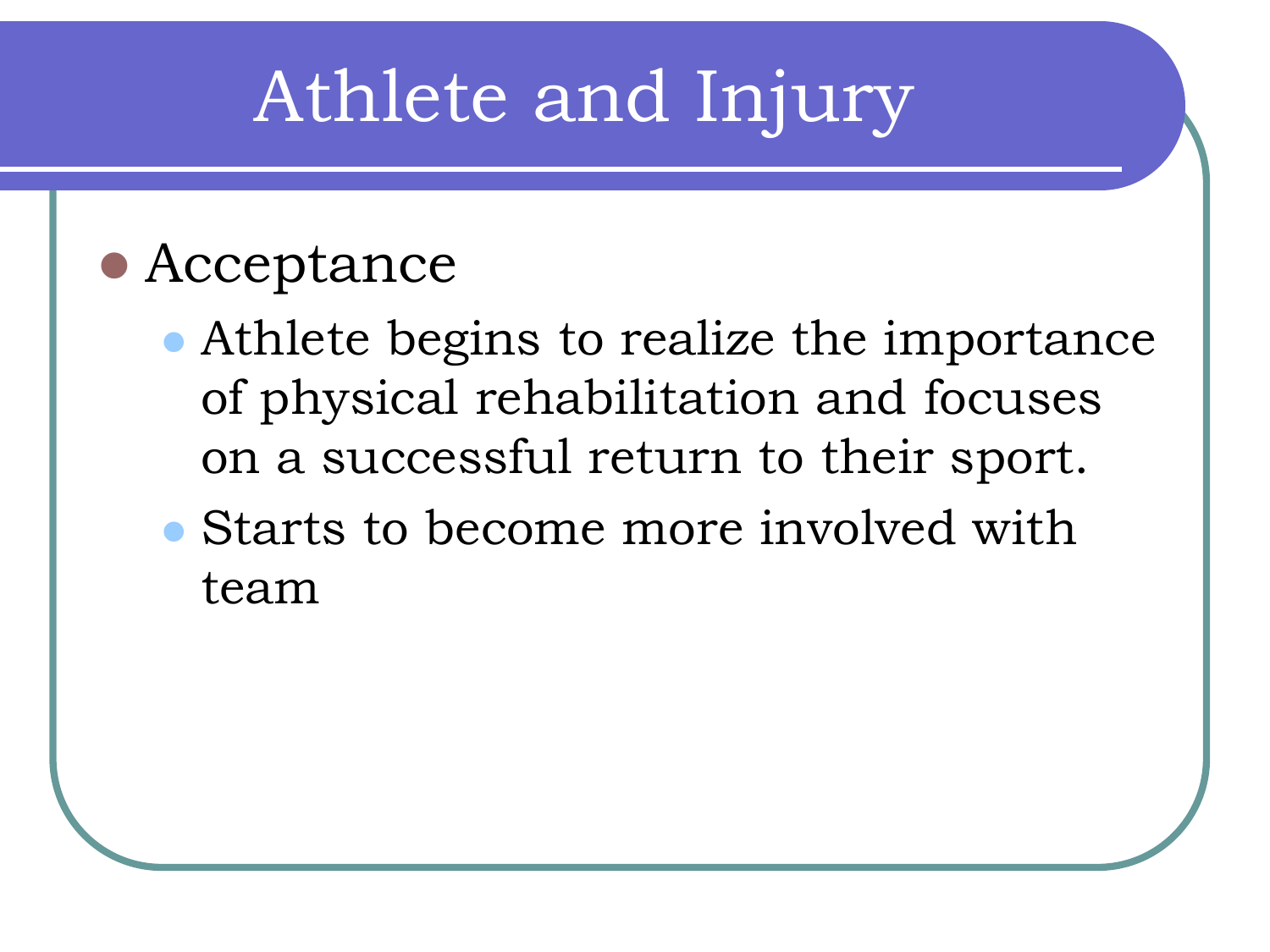- After the 5 stages, Athlete deals with:
	- Getting back on the court
	- Dealing w/ feeling of getting hurt again
	- They may have convinced themselves they will get hurt again
	- Anticipate it will happen again especially when they perform the same motion as MOI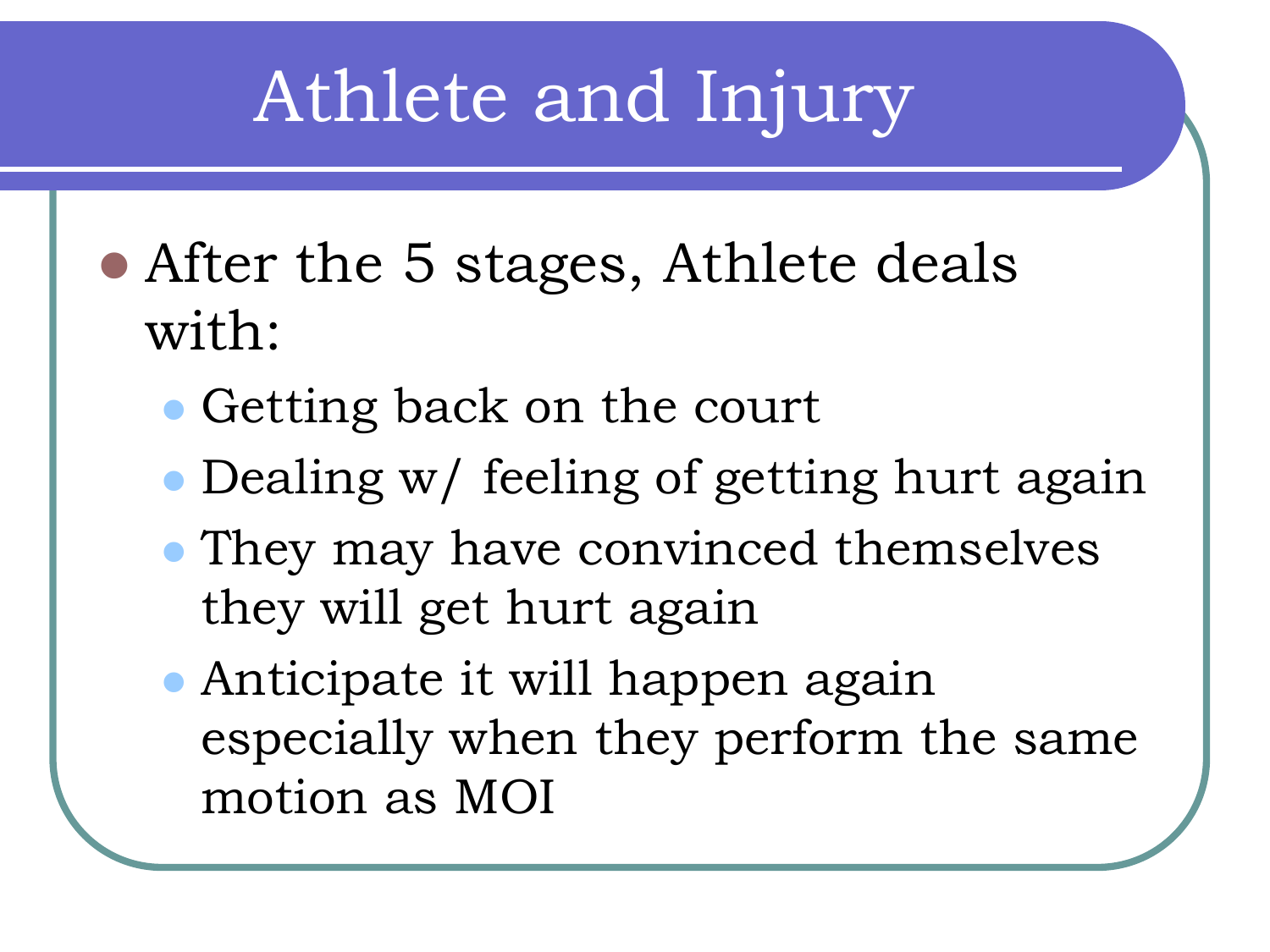- What can you do as Coaches?
	- Be supportive
	- Be Positive
	- Be Honest
	- DO NOT LIE OR LEAD ON ATHLETE
	- TREAT all athletes the same
	- Safe environment
	- Involve Family
	- Follow the attainable goals
	- Work with ATC on rehab
	- Keep athlete involved- alternative roles